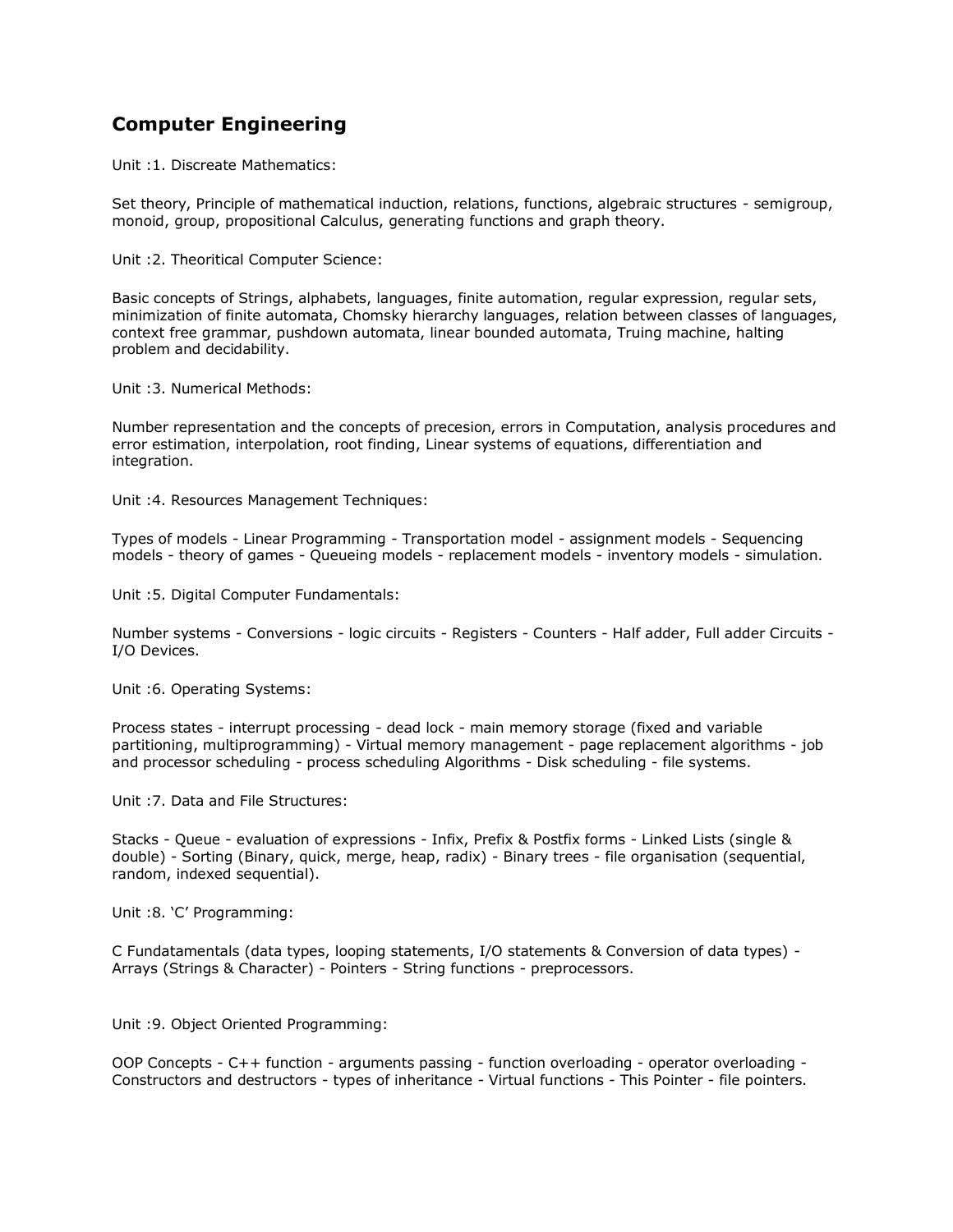Unit :10. Relational Database Management System:

Data models - relational data base - SQL Data Manipulation - functional dependency - Normal forms - Design and implementation of typical data base systems - internal and external consistency - Concurrency Control techniques.

## PAPER -II

Unit 1: Microprocessors & Assembly Language Programming:

Microprocessors - Evolution and organisation - instruction set 8085 - microprocessor timings interfacing memory and i/o - devices - interfacing devices - applications of microprocessors - different processor details - Assembly language programming.

Unit 2: System Software:

Assemblers, loaders, linkers, macroprocessors, text editors, programming languages, lexical analysis, parsing, prcedence grammers, symbol tables, scope rules and parameter passing mechanisms, syntax directed translation, runtime environment, machine code generation, interpreters.

Unit 3: Design & Analysis of Algorithms:

Design techniques, divide and conquer, greedy method, dynamic programming etc, graph algorithms strassen's matrix multiplication algorithm, geometric algorithms, NP- complete problems, approximation algorithms.

Unit 4: Computer System Architecture:

Elements of computer organization - machine instruction - addressing modes - instruction pipeling memory organization, CPU, System bus and standards, von neuman, non-von Neuman architectures, language directed architectures, RISC architecture - I/O Subsystems, Hierachical memory, virtual memory system, Cache memory - architectural classification, pipelined processors, vector processing, array processors, Multiprocessor architectures.

Unit 5: PC Maintenance & Trouble shooting:

PC hardware Components - Microprocessors in PC motherboard Circuits - Printer Controller - disk controller (floppy and hard) - display adapter - auxillary subsystems (Serial port, Real time clock, LAN, memory expansions & backup) - installation & preventive maintenance - Trouble shooting (Nature of faults, types of faults, systematic trouble shooting - diagnosis, rectifications, diagnostic software problems in mother board, printer interface, serial port, display adapter - disk drives).

Unit 6: Software Engineering:

System analysis - System modelling - Software prototyping - Object oriented design - design heuristics - Jackson System development - Warrier - Orr diagrams - real-time system - software reuse - CASE - quality assurance - quality metrics - Software testing.

Unit 7: Computer Networks:

Concepts of data communication, LAN evolution - OSI - ISO 7 layer model and design issues - Physical layer, transmission media, packet and circuit switching, topologies, Data link layer, LAN, token